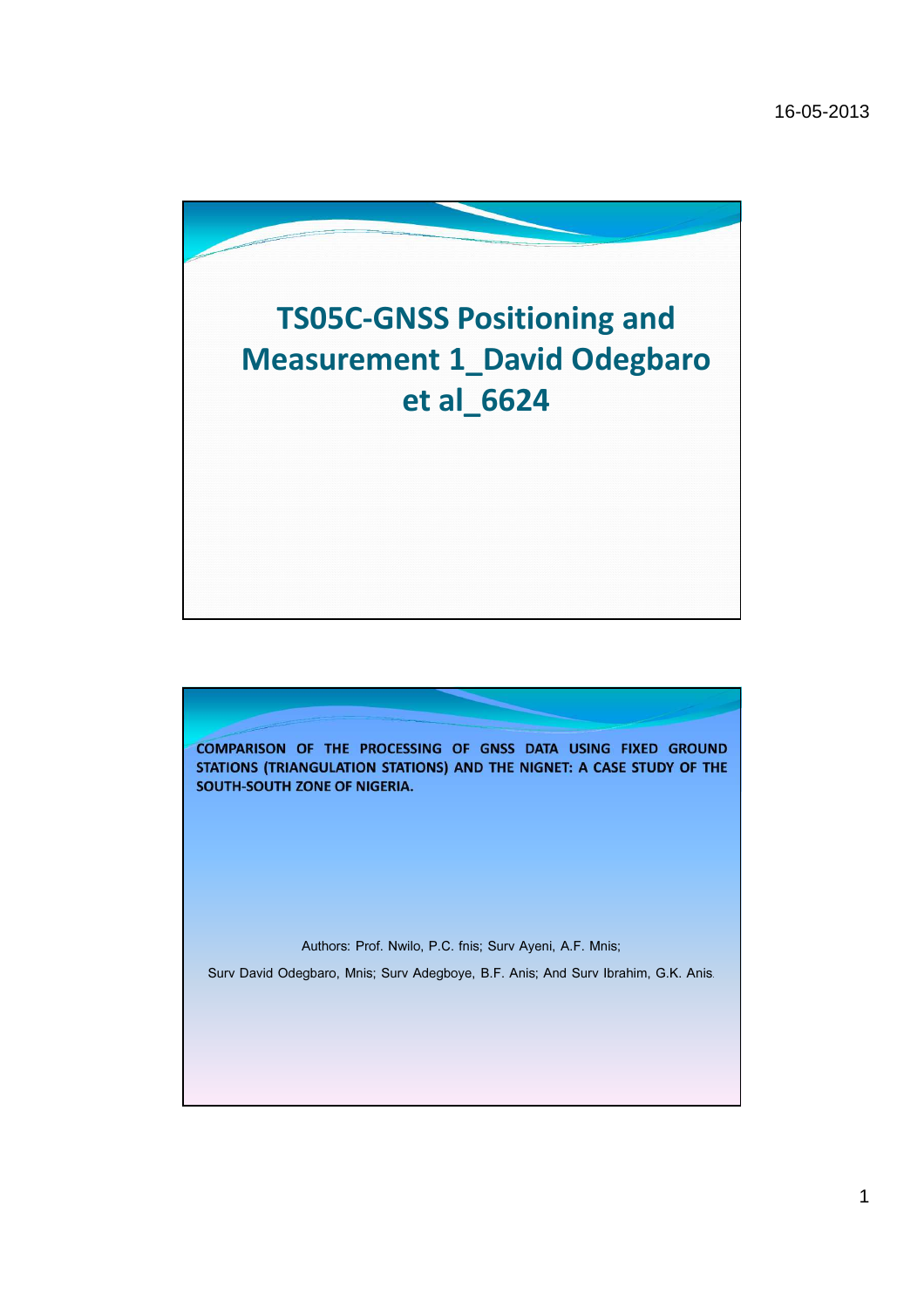#### **ABSTRACT**

In Nigeria, prior to the introduction of continuously operating reference stations (CORS) most survey were tied to fixed ground stations or triangulation stations in fulfillment of the process of working from whole to part. These stations have coordinates derived on the local datum (Minna). In 2008, OSGOF (Office of the Surveyor General of the Federation), which is the National Mapping Agency of Nigeria, initiated a project to establish NIGNET (NIGerian GNSS Reference NETwork) This network, formed by state-of-the-art CORS (Continuously Operating Reference Stations) GNSS (Global Navigation Satellite Systems) equipment, intends to implement the new fiducial geodetic network of Nigeria. NIGNET will serve many different applications at national and continental levels. In fact, the first motivation to implement NIGNET was to contribute to the AFREF (African Reference Frame) project in line with the recommendation of the United Nation Economic commission of Africa (UNECA) through its Committee on Development, Information Science and Technology (CODIST). At national level, NIGNET will serve primarily as the fiducial network that will define and materialize a new reference frame based on space-geodetic techniques and linked to AFREF.

### Abstract Cont.

Currently, NIGNET is formed by fifteen CORS stations covering the entire country. The selection of the locations was carried out considering different theoretical and practical criteria. This paper attempts to use the data obtained from recent GNSS campaign covering the entire South-south zone of Nigeria to do a comparison of processing by the traditional method of controlling survey using fixed ground stations and CORS, which network is referred to as the NIGNET. Of particular note is the fact that with the use of the Trimble Business Centre Software local (Minna) and global (WGS84) values of the points were derived. The coordinates being Geodetic, both the ellipsoidal height (h) and the orthometric heights (H) were displayed. This gave an opportunity to determine the Geoid heights (N) for the stations (N= [H-h]). This paper attempts to do a comparison between the two computations using NIGNET data and Minna (local) data. Hence we shall look at the Global Geodetic values in Latitudes and Longitudes, ellipsoidal heights (h), orthometric heights (H) and the Geoid Heights (N).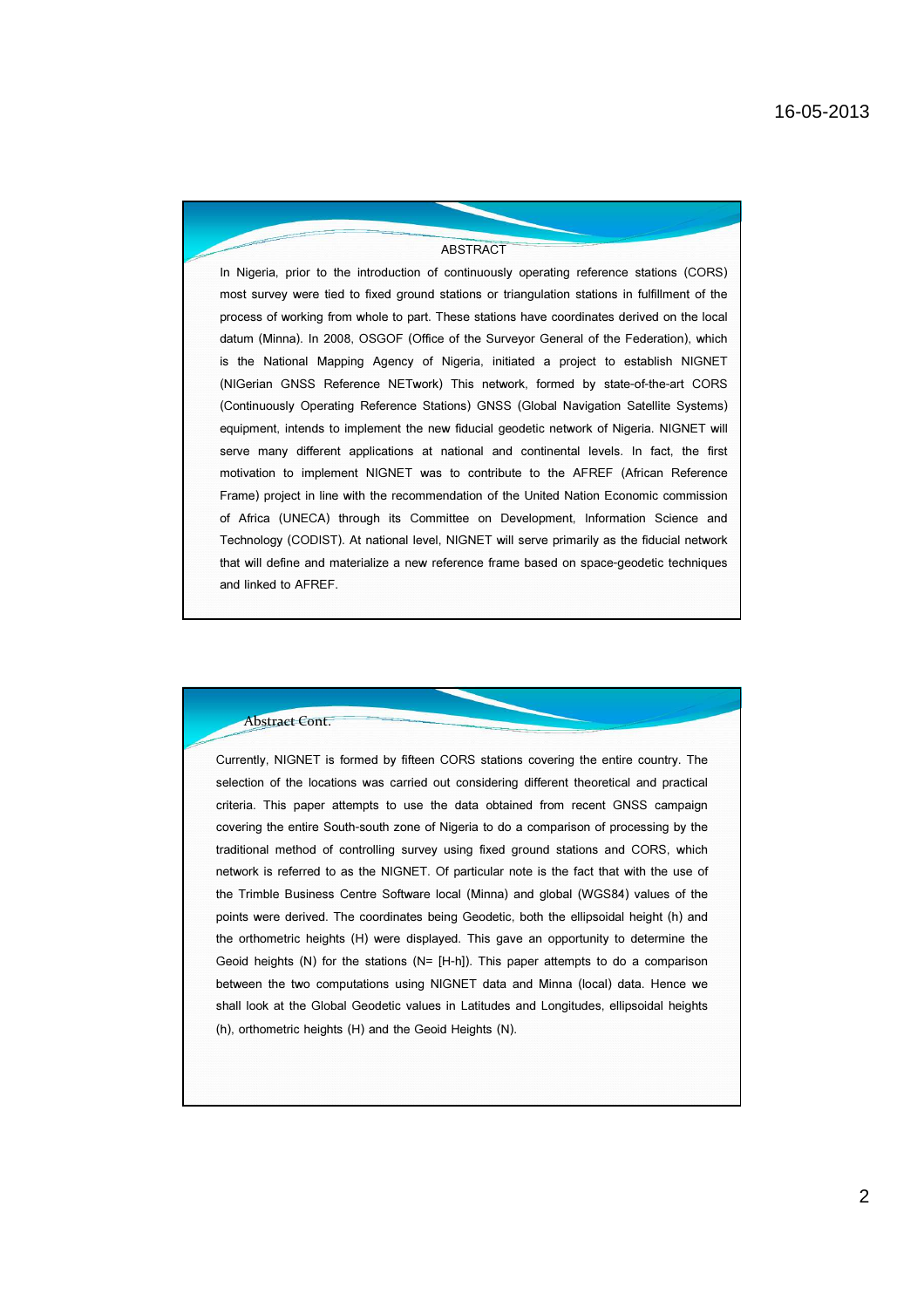

# **The Nigerian Geodetic Reference System**

The observation of the Nigerian geodetic reference system was carried out between the late 1940's and early 1960's (Arinola, 2006).

- The reference ellipsoid is the Clarke 1880
- Centre and origin not in coincidence with the Earth's centre of mass.
- Rather, the origin is one of the stations located roughly at the centre of the associated triangulation network.
- The geodetic reference system is based on Minna Datum Which is a local datum with origin of the coordinate adopted.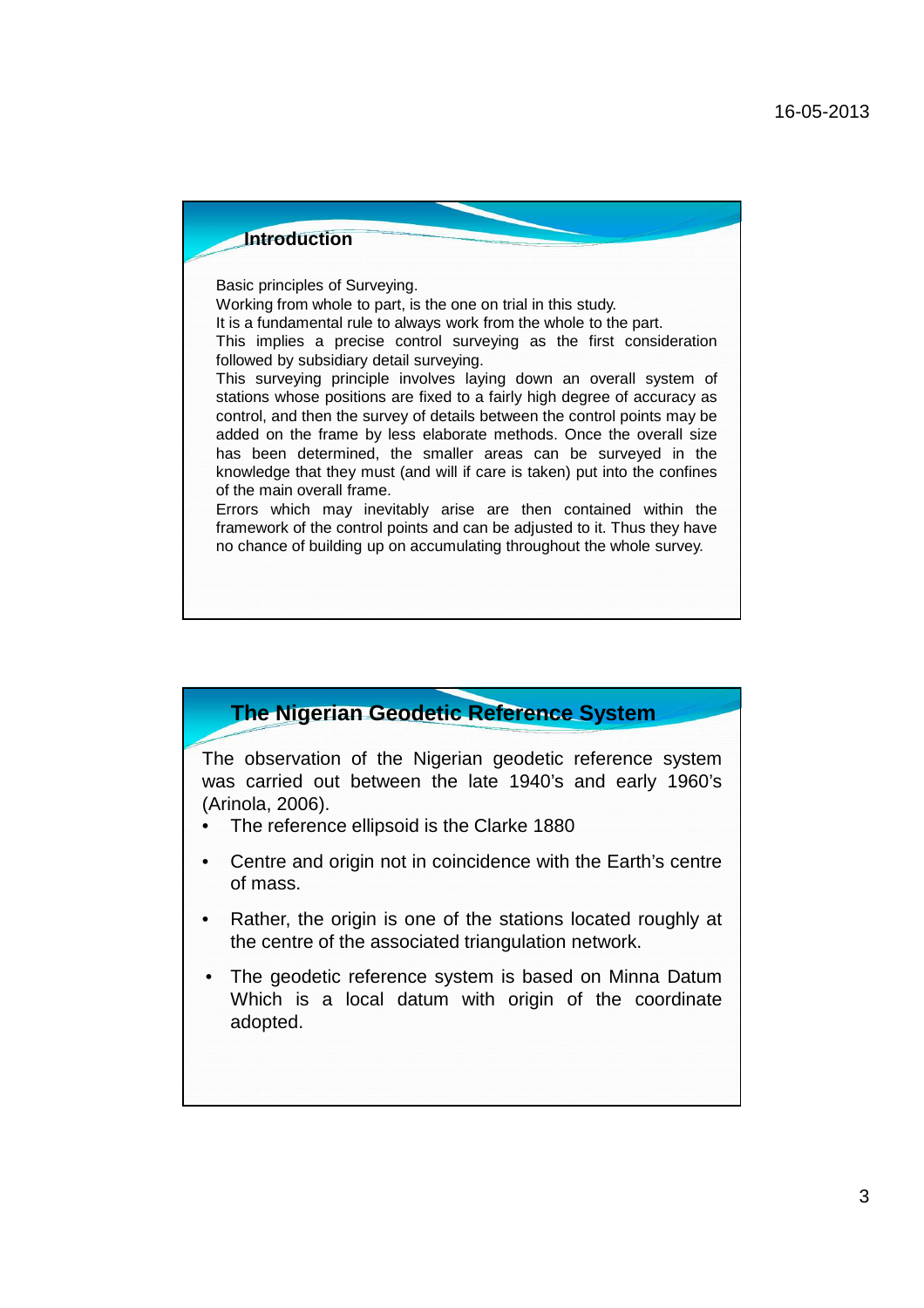

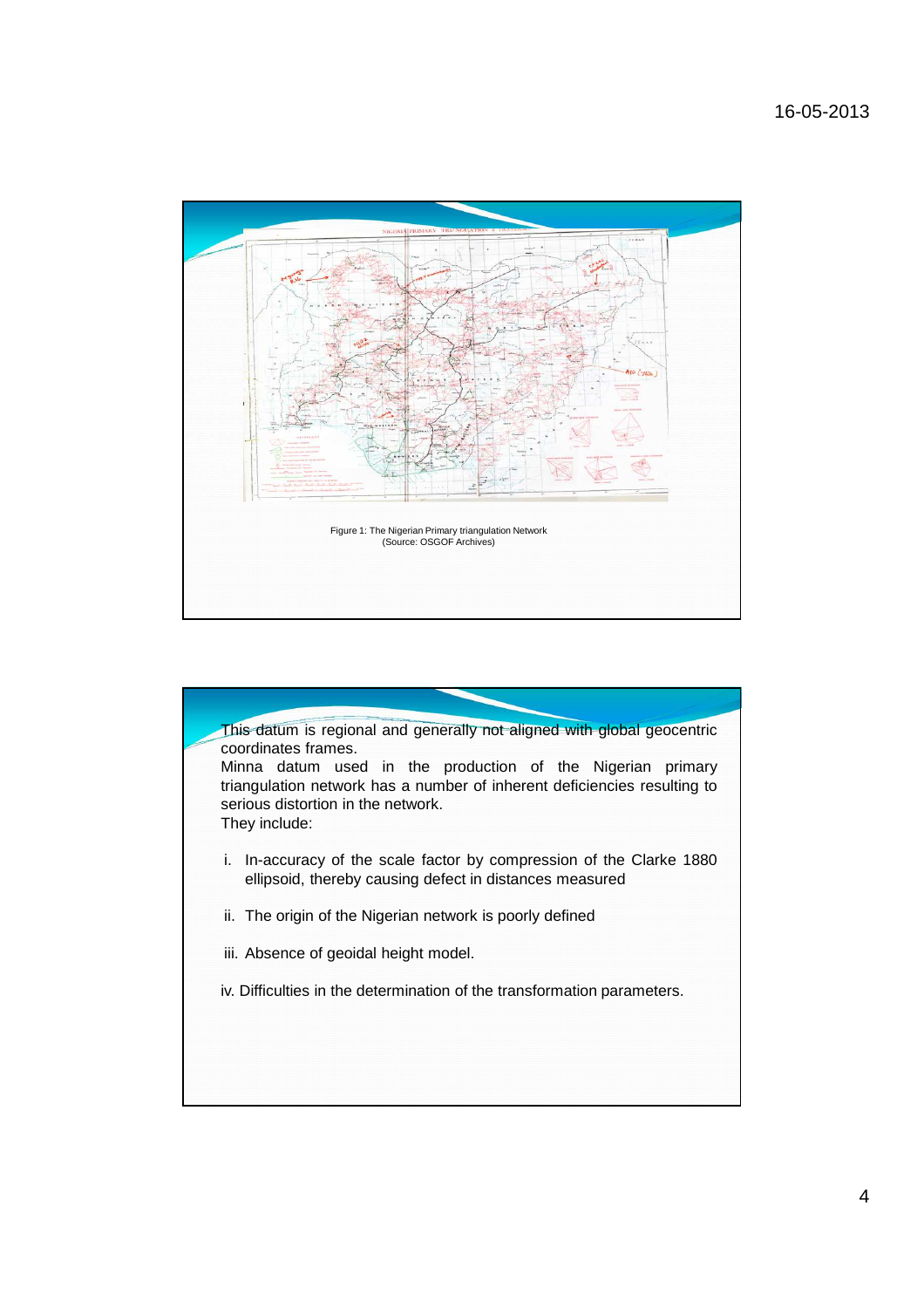Nigeria is yet to come out with workable transformation parameters for the whole country, hence the local reference system cannot be precisely transformed to WGS84, given the defects and deficiencies earlier mentioned. It is anticipated that the roll-out of Continuously Operating Reference Station (CORS) network in Nigeria will result in very significant improvements in the Positional Uncertainty (PU) attainable by surveyors using Global Navigation Satellite Systems (GNSS) positioning technology. Improvements will be noticeable in remote and underdeveloped areas, particularly with regard to cadastral (e.g. customary land) and resource sector surveys. The basis for any regional CORS network is usually the latest realization of the International Terrestrial Reference Frame (ITRF

| Australia        |                 |                                                        |        |
|------------------|-----------------|--------------------------------------------------------|--------|
|                  | GDA94           | ITRF92                                                 | 1994.0 |
| China            | <b>CTRF2000</b> | ITRF97                                                 | 2000.0 |
| Indonesia        | <b>DGN1995</b>  | <b>ITRF2005</b>                                        | 1995.0 |
| Japan            | <b>JDG2000</b>  | <b>ITRF2000</b>                                        | 2000.0 |
| Malaysia         | GDM2000         | <b>ITRF2000</b>                                        | 2000.0 |
| New Zealand      | <b>NZGD2000</b> | ITRF96                                                 | 2000.0 |
| Papau New Guinea | PNG94           | ITRF92                                                 | 1994.0 |
| South Korea      | <b>KGD2002</b>  | <b>ITRF2000</b>                                        | 2002.0 |
|                  |                 | Table 1: ITRF aligned datum of some selected countries |        |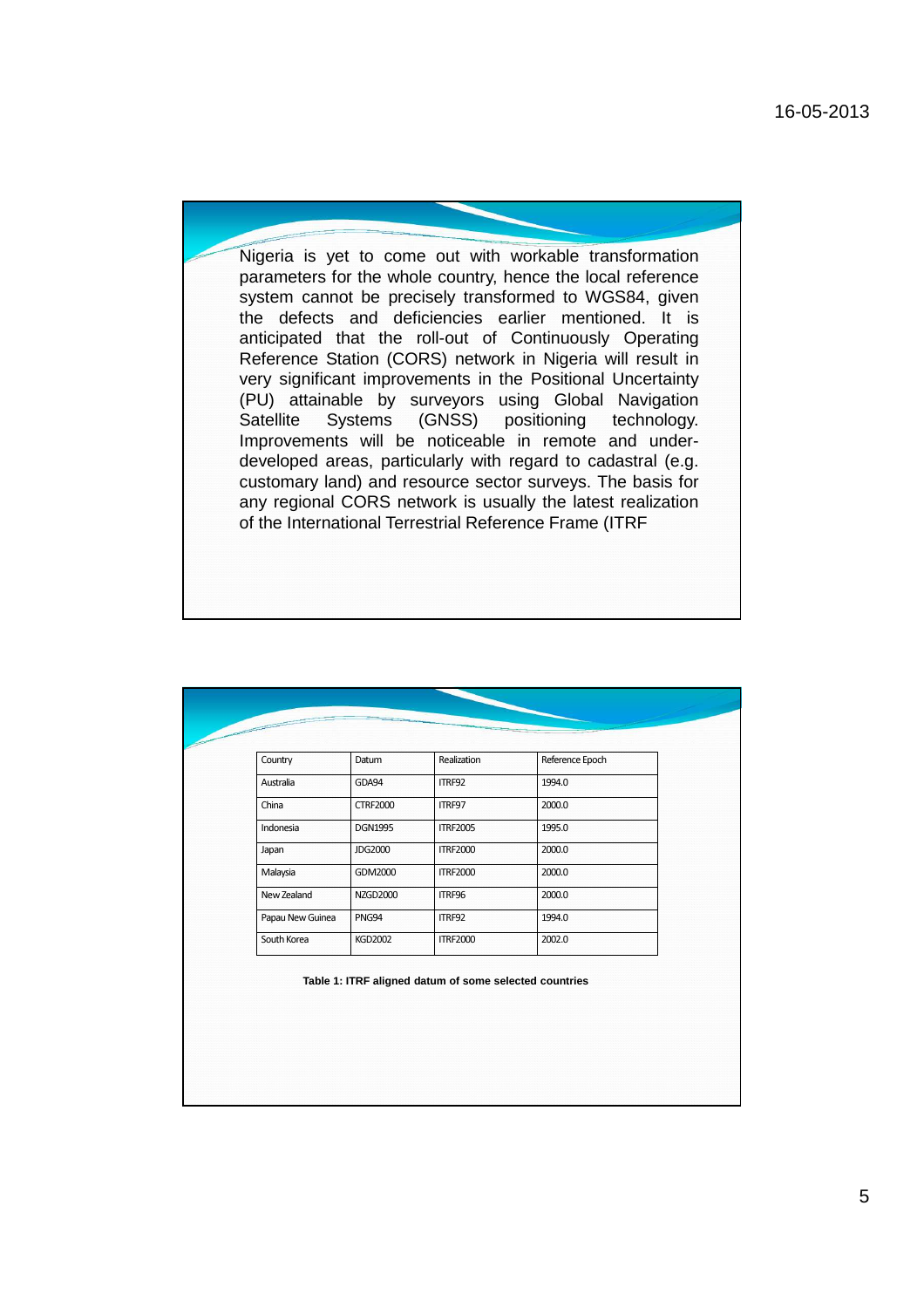| Global Navigation Satellite Systems (GNSS) offer autonomous geo-location.<br>There are six known GNSS constellations namely: |  |
|------------------------------------------------------------------------------------------------------------------------------|--|
|                                                                                                                              |  |
|                                                                                                                              |  |
| NAVSTAR (GPS) (operational systems) (owned by America) Fully Operational                                                     |  |
| (operational systems)<br>GLONASS.                                                                                            |  |
| Galileo,                                                                                                                     |  |
| Compass,                                                                                                                     |  |
| QZSS, and<br>IRNSS.                                                                                                          |  |
| Galileo and COMPASS are expected to be operational in the near future                                                        |  |
|                                                                                                                              |  |
| Some of the augmentations systems currently existing are WAAS (USA),                                                         |  |
| EGNOS (Europe), MSAS (Japan), LAAS (USA) and most recently the NIGNET                                                        |  |
| (Nigeria).                                                                                                                   |  |
| The implementation of the network of Continuous Operating Reference Stations                                                 |  |
| (CORS) which makes up the NIGNET began in 2009. Today, the NIGNET CORS                                                       |  |
| network currently consists of 15 fully operational locations.                                                                |  |
| The NIGNET network GNSS Nigeria initiative.                                                                                  |  |
| Geared towards 'creating awareness and improving geo-location' within Nigeria.                                               |  |
|                                                                                                                              |  |
| VISUAL EARTH - GNSS Nigeria - OSGOF/SEGAL                                                                                    |  |
|                                                                                                                              |  |
|                                                                                                                              |  |

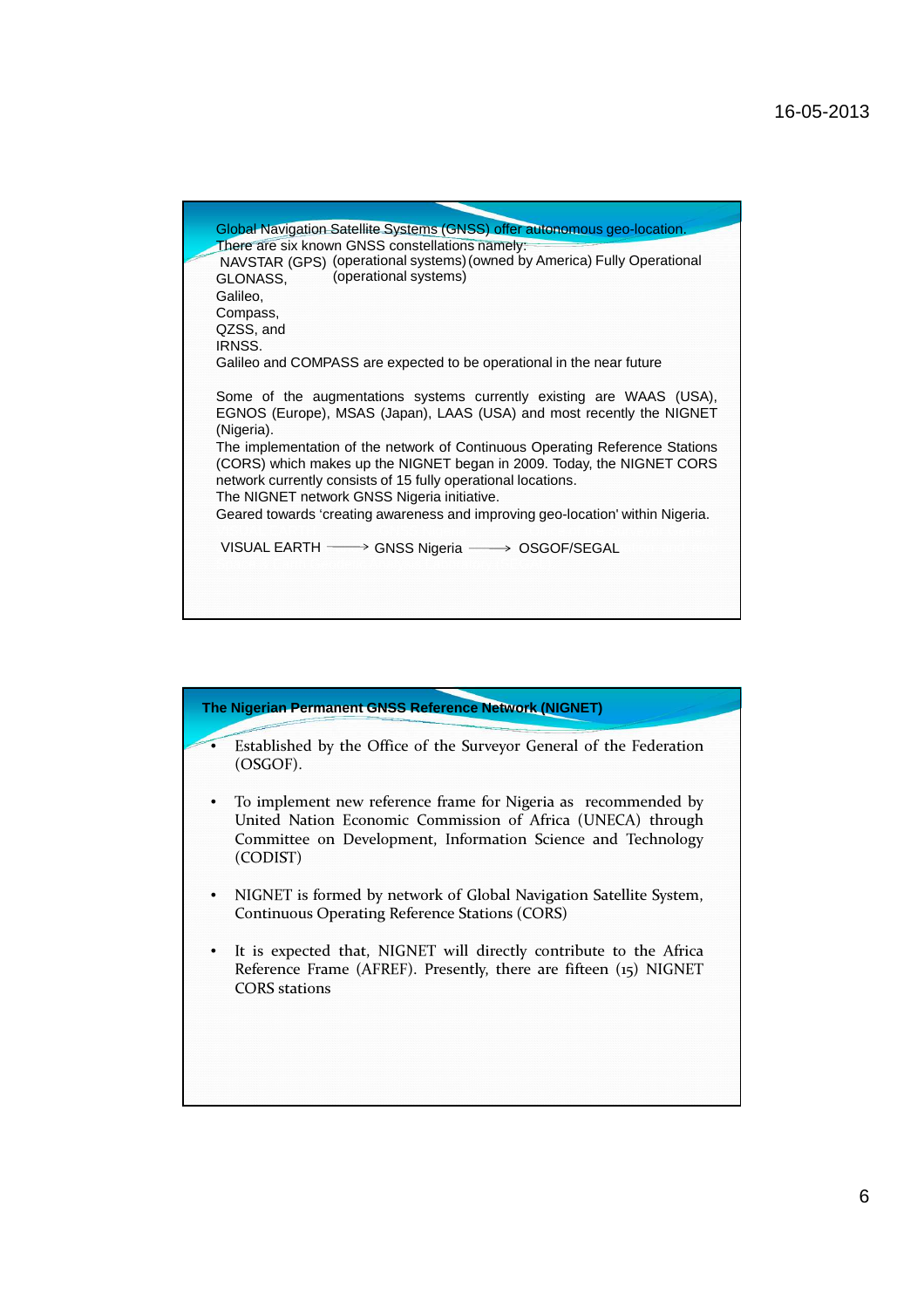![](_page_6_Figure_1.jpeg)

![](_page_6_Figure_2.jpeg)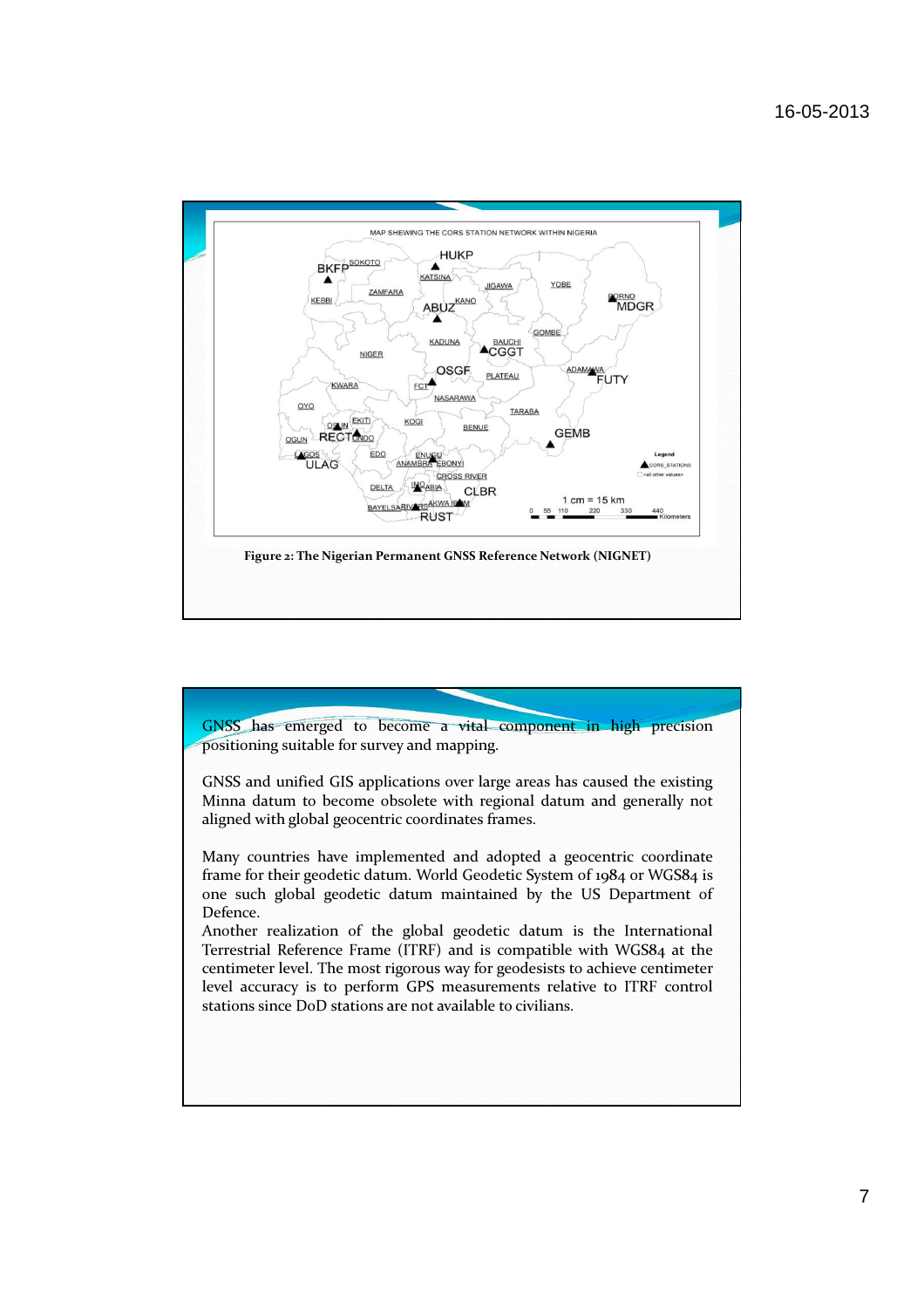All modern GNSS use geodetic reference systems closely aligned with ITRF (e.g. the US GPS system's WGS84), with few millimeters and forms a robust basis for any regional or national geodetic datum.

As the ITRF continues to stabilize, it is anticipated that differences between future realizations of ITRF will differ from one another by less than a few millimeters at a common epoch.

# The ITRF 2008

(ITRS) is a world spatial reference system co-rotating with the Earth in its diurnal motion in space.

Realizations of the ITRS are produced by the IERS ITRS Product Centre (ITRS-PC) under the name International Terrestrial Reference Frames (ITRF). ITRF coordinates are obtained by combination of individual TRF solutions computed by IERS analysis centres using the observations of Space Geodesy techniques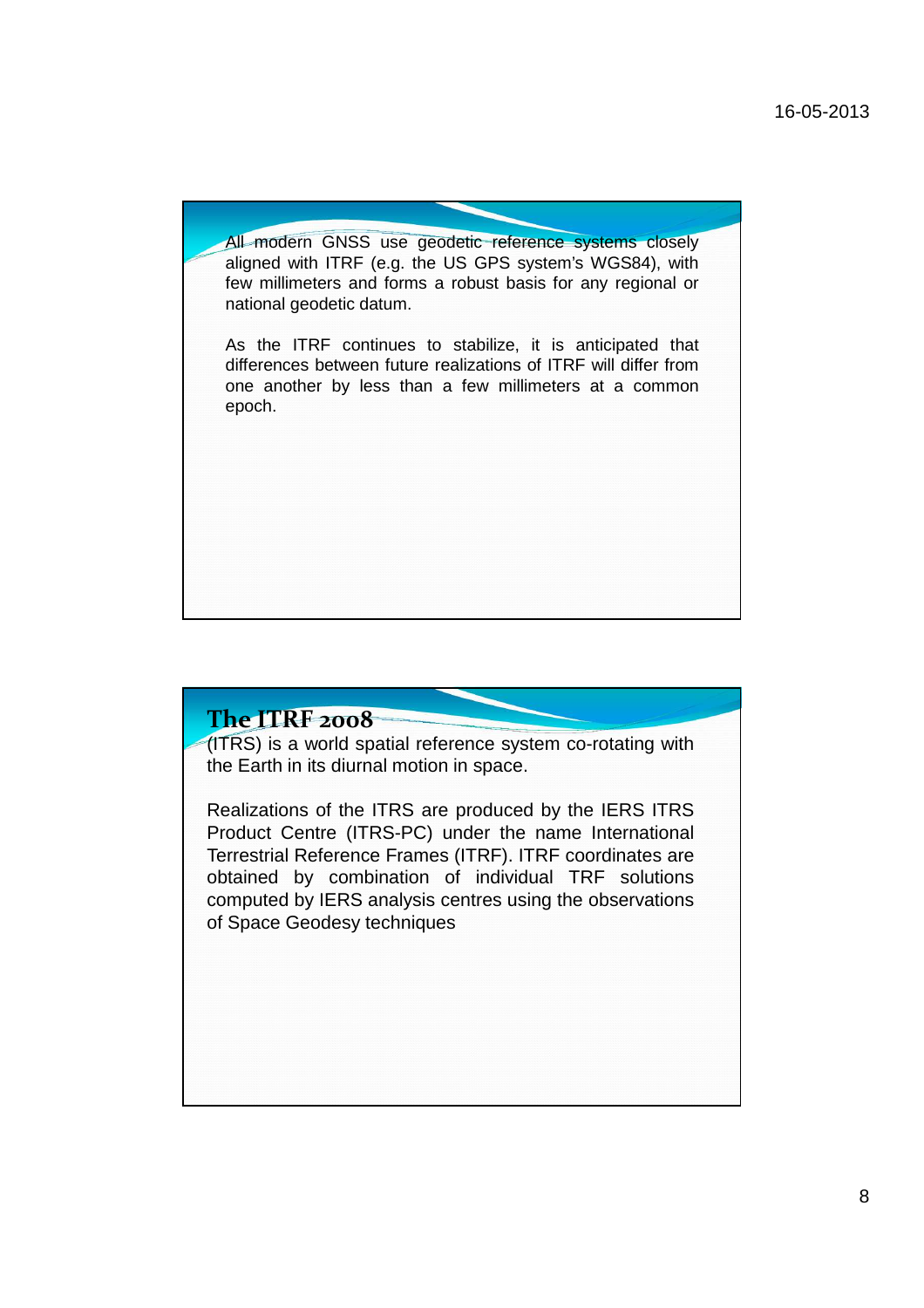## The Benefits of a Geodetic Datum based on ITRF

An ITRF based geocentric datum or CORS network will among others;

•Provide direct compatibility with GNSS measurements and mapping or geographical information system (GIS) which are also normally based on an ITRF based geodetic datum.

•Allow more efficient use of an organization spatial data resource by reducing need for duplication and unnecessary translation.

•Help promote wider use of spatial data through one user friendly data environment.

•Reduce the risk of confusion as GNSS, GIS and navigation systems become more widely used and integrated into business and recreational activities

![](_page_8_Picture_7.jpeg)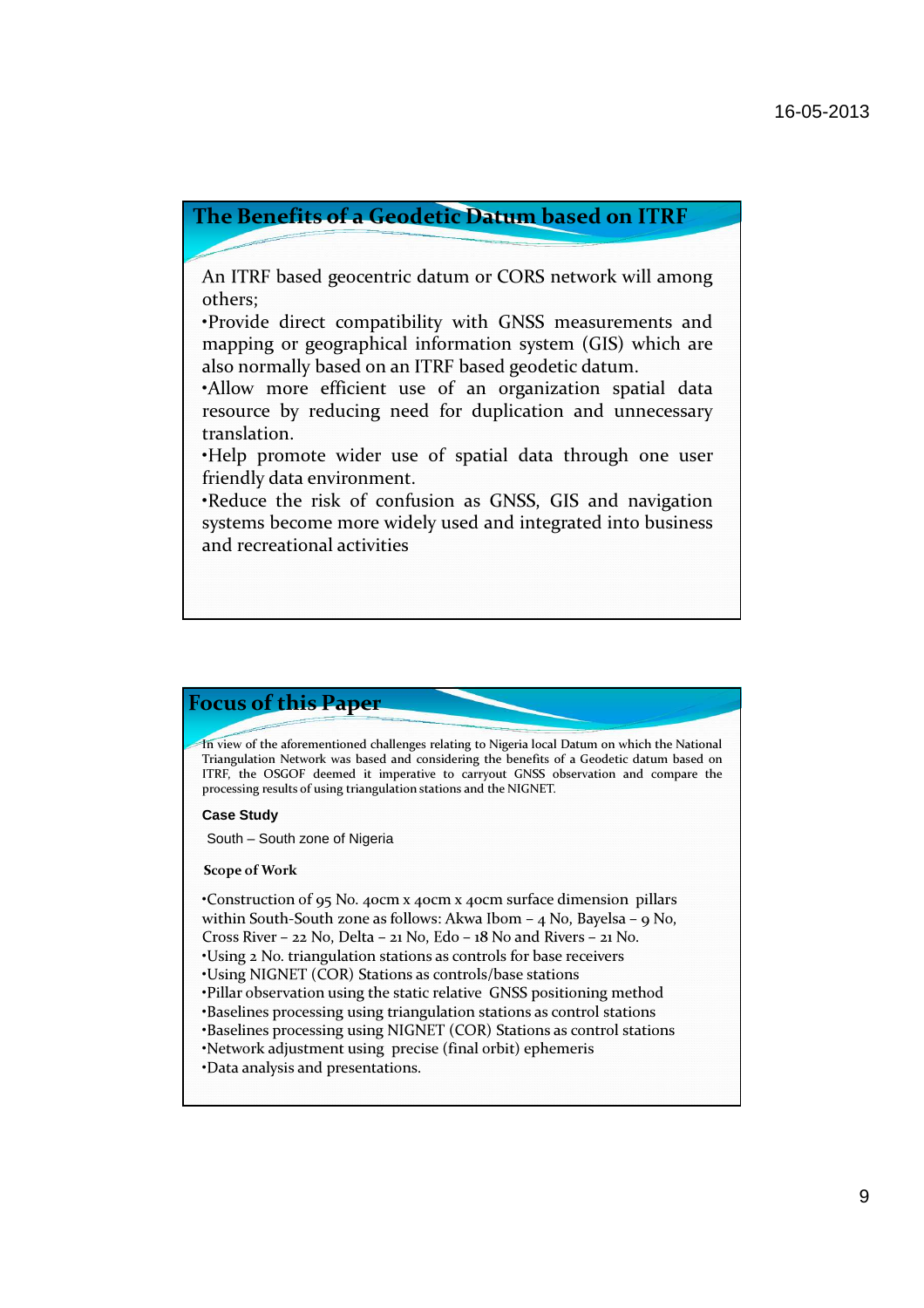Equipment Used

4 units of Trimble R8 dual frequency GNSS receivers with complete accessories were used for the project.

Year of Observation: 2012

# Methodology

There are several methods of positioning using GNSS receivers.

Static method of observation using four (4) units of Trimble R8 GNSS receivers was adopted. It is the ideal method for long baselines of which an accuracy of 5mm+1ppm rms can be attained. Hence, this is often recommended for very high accuracy surveys such as control and geodetic surveys.

The base receivers were set on reference/base stations and tracks satellites continuously. Roving receivers moved from one unknown station to the other. A minimum of 4 satellites is required for a fix with Geometric/Position Dilution of Precision (GDOP/PDOP) of <6.

When NIGNET (COR) Station was used as reference/base station, all the receivers were used as rovers. Minimum duration of observation was 2hours throughout the project.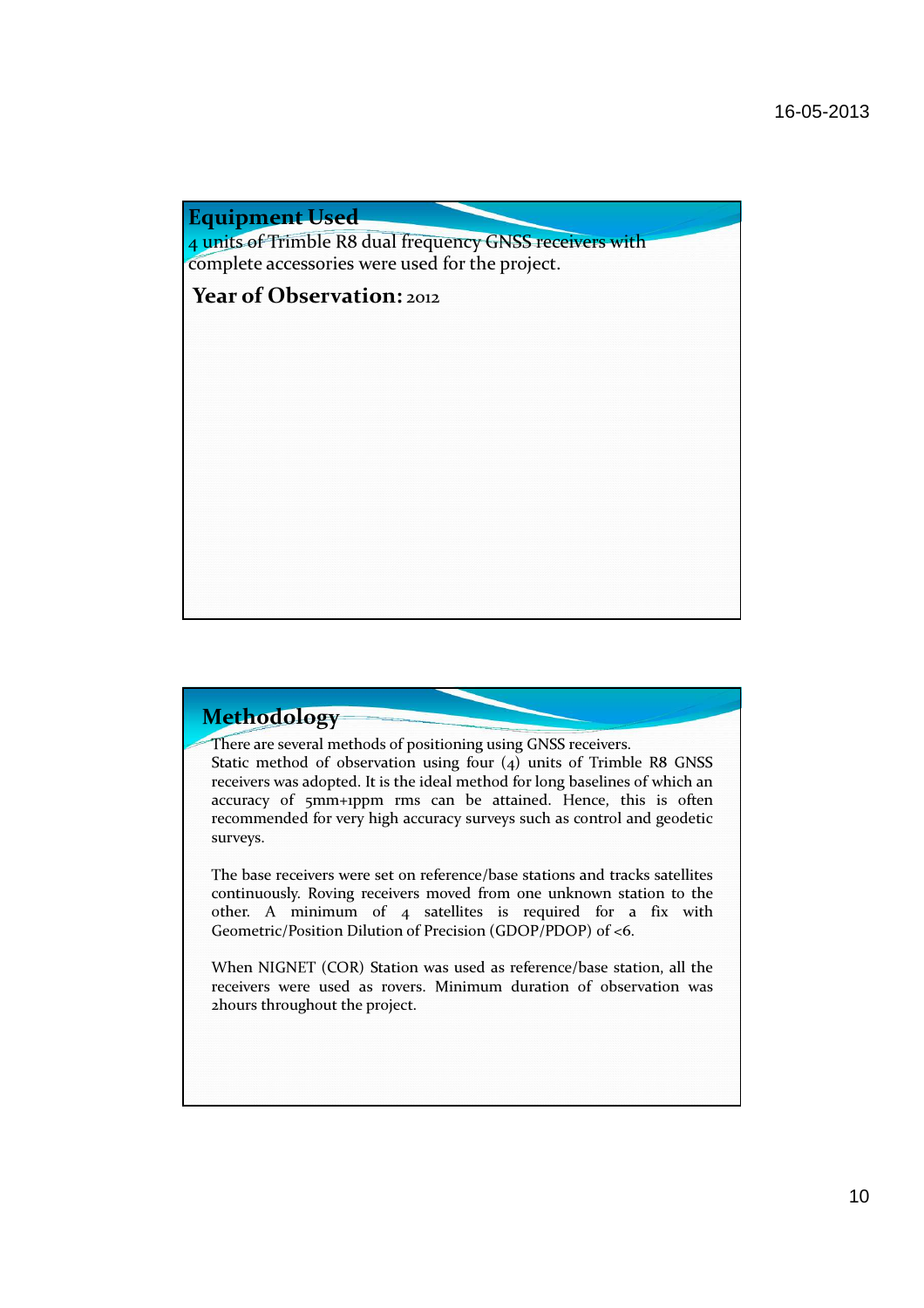Comparison between Processed GNSS Data Using Triangulation **Stations and the NIGNET Stations** 

## - Summary of Result

After data processing and adjustment using triangulation stations and the NIGNET stations, the adjusted coordinates in Minna datum were compared. The differences in latitude, longitude and height were in the average of - 0".07292, 0".0303 and -1.7314m respectively, except in the case of Akwa Ibom and Cross River States where the differences in latitude, longitude and height were relatively large in the average of  $3$ ".0822, 0".6318 and -0.1075m respectively.

![](_page_10_Picture_4.jpeg)